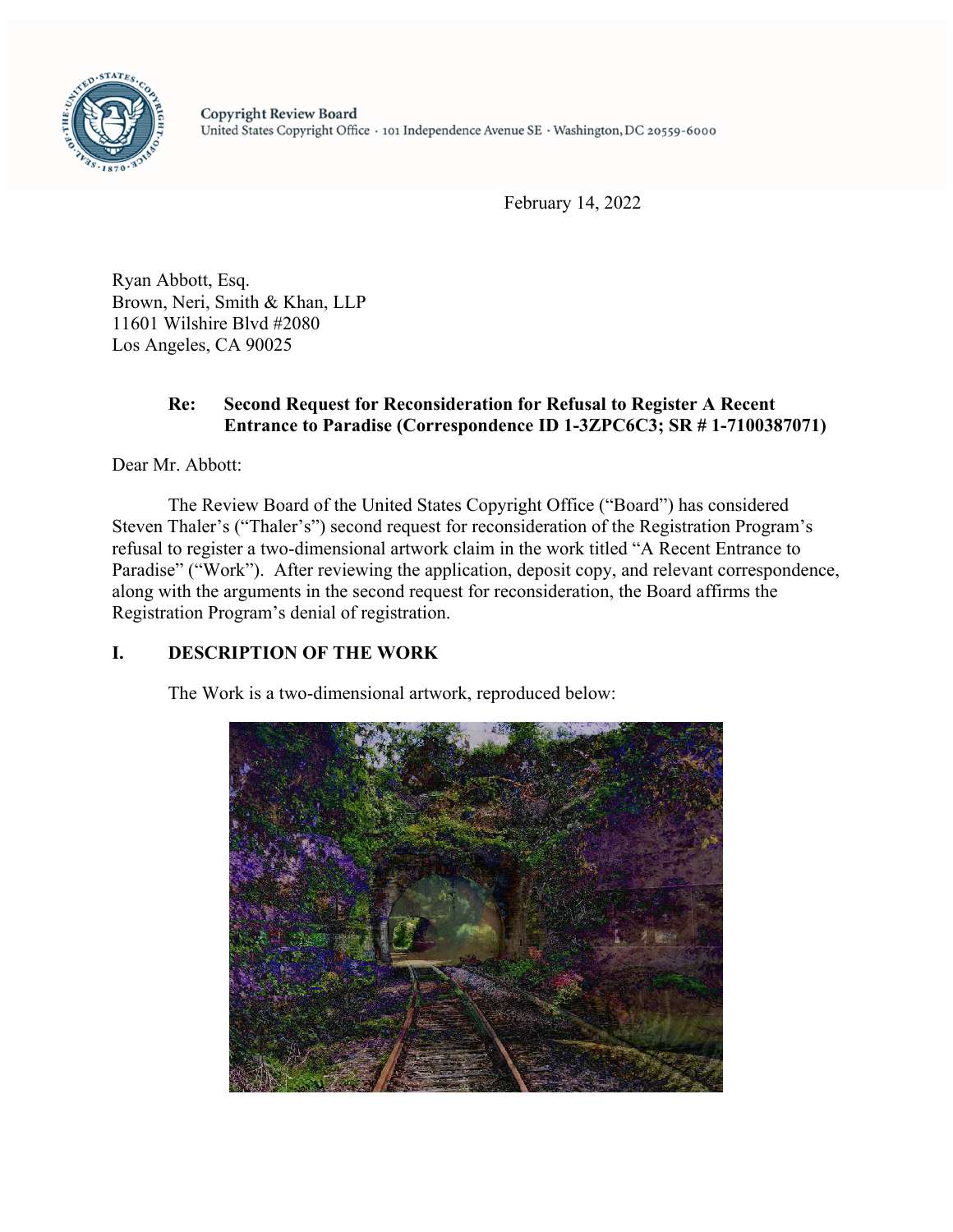# **II. ADMINISTRATIVE RECORD**

On November 3, 2018, Thaler filed an application to register a copyright claim in the Work. The author of the Work was identified as the "Creativity Machine," with Thaler listed as the claimant alongside a transfer statement: "ownership of the machine." In his application, Thaler left a note for the Office stating that the Work "was autonomously created by a computer algorithm running on a machine" and he was "seeking to register this computer-generated work as a work-for-hire to the owner of the Creativity Machine." In an August 12, 2019, letter, a Copyright Office registration specialist refused to register the claim, finding that it "lacks the human authorship necessary to support a copyright claim." Initial Letter Refusing Registration from U.S. Copyright Office to Ryan Abbott (Aug. 12, 2019).

Thaler subsequently requested that the Office reconsider its initial refusal to register the Work, arguing that "the human authorship requirement is unconstitutional and unsupported by either statute or case law." Letter from Ryan Abbott to U.S. Copyright Office at 1 (Sept. 23, 2019) ("First Request").<sup>1</sup> After reviewing the Work in light of the points raised in the First Request, the Office re-evaluated the claims and again concluded that the Work "lacked the required human authorship necessary to sustain a claim in copyright," because Thaler had "provided no evidence on sufficient creative input or intervention by a human author in the Work." Refusal of First Request for Reconsideration from U.S. Copyright Office to Ryan Abbott at 1 (March 30, 2020). The Office also stated that it would not "abandon its longstanding interpretation of the Copyright Act, Supreme Court, and lower court judicial precedent that a work meets the legal and formal requirements of copyright protection only if it is created by a human author." *Id.* at 1–2.

Now, in a second request for reconsideration, pursuant to 37 C.F.R. § 202.5(c), Thaler renews his arguments that the Office's human authorship requirement is unconstitutional and unsupported by case law. Letter from Ryan Abbott to U.S. Copyright Office (May 27, 2020) ("Second Request"). The Second Request repeats the same arguments from the First Request, largely advancing public policy arguments that the Office "should" register copyrights in machine-generated works because doing so would "further the underlying goals of copyright law, including the constitutional rationale for copyright protection." Second Request at 2. In response to the Office's citation of relevant case law addressing human authorship, Thaler asserts that "there is no binding authority that prohibits copyright for [computer-generated works]," *id.*; that copyright law already allows non-human entities to be authors under the work made for hire doctrine, *id.* at 4; and ultimately that the Copyright Office "is currently relying upon non-binding judicial opinions from the Gilded Age to answer the question of whether [computer-generated works] can be protected." *Id.* at 7.

### **III. DISCUSSION**

<u>.</u>

The Board accepts as a threshold matter Thaler's representation that the Work was autonomously created by artificial intelligence without any creative contribution from a human actor: "As a general rule, the U.S. Copyright Office accepts the facts stated in the registration

<sup>&</sup>lt;sup>1</sup> The top of the First Request is dated September 8, 2019, but the attorney's signature bears a date of September 23, 2019.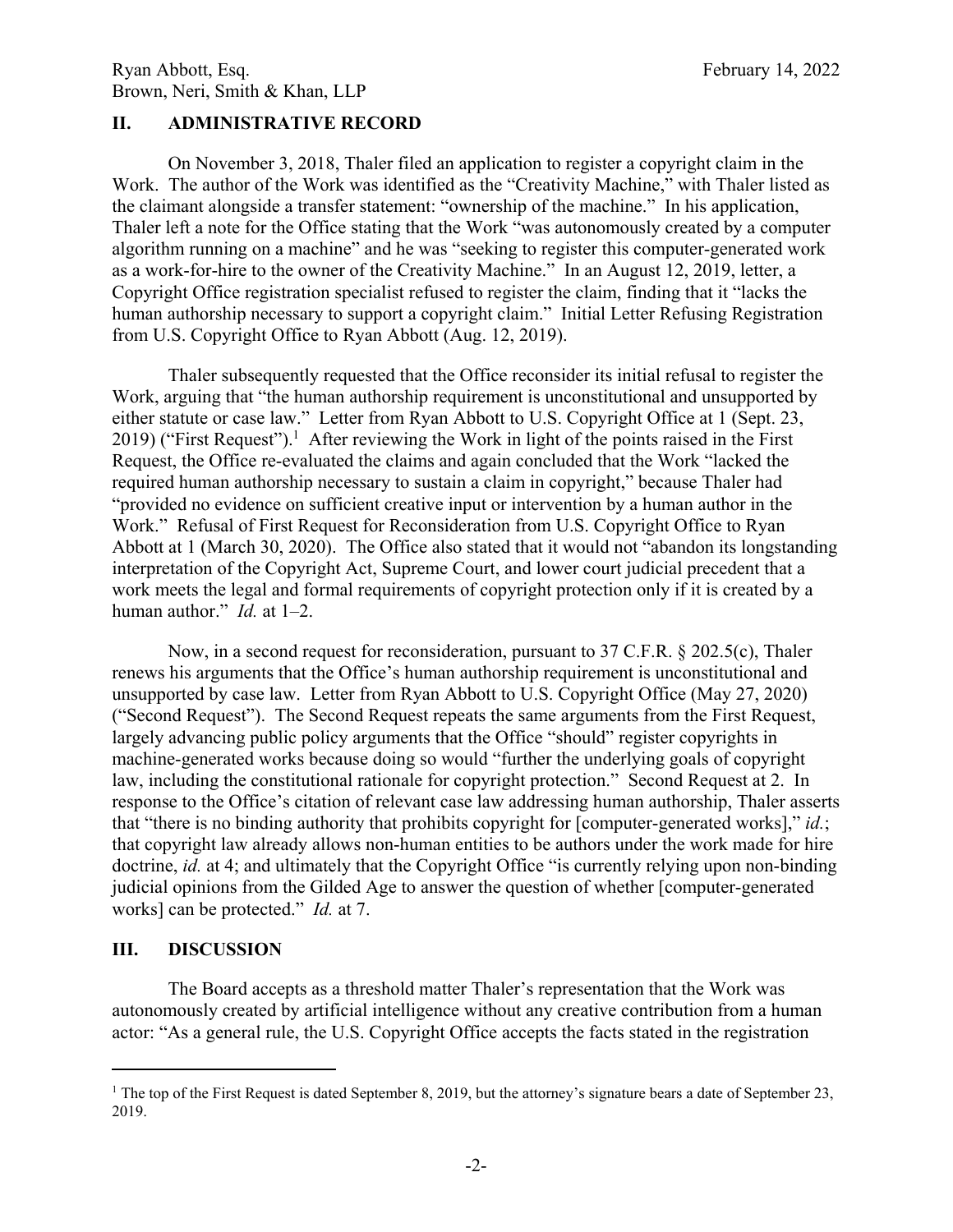$\overline{a}$ 

materials." U.S. COPYRIGHT OFFICE, COMPENDIUM OF U.S. COPYRIGHT OFFICE PRACTICES § 602.4(C) (3d ed. 2021) ("COMPENDIUM (THIRD)"). But copyright law only protects "the fruits of intellectual labor" that "are founded in the creative powers of the [human] mind." COMPENDIUM (THIRD) § 306 (quoting *Trade-Mark Cases*, 100 U.S. 82, 94 (1879)); *see also* COMPENDIUM (THIRD) § 313.2 (the Office will not register works "produced by a machine or mere mechanical process" that operates "without any creative input or intervention from a human author" because, under the statute, "a work must be created by a human being"). So Thaler must either provide evidence that the Work is the product of human authorship or convince the Office to depart from a century of copyright jurisprudence.<sup>2</sup> He has done neither.

Thaler does not assert that the Work was created with contribution from a human author, $3$ so the only issue before the Board is whether, as he argues, the Office's human authorship requirement is unconstitutional and unsupported by case law. Currently, "the Office will refuse to register a claim if it determines that a human being did not create the work." COMPENDIUM (THIRD) § 306. Under that standard, the Work is ineligible for registration. After reviewing the statutory text, judicial precedent, and longstanding Copyright Office practice, the Board again concludes that human authorship is a prerequisite to copyright protection in the United States and that the Work therefore cannot be registered.

The Copyright Act affords protection to "original works of authorship" that are fixed in a tangible medium of expression. 17 U.S.C. § 102(a). The phrase "original work of authorship" was "purposely left undefined" by Congress in order to "incorporate without change the standard of originality established by the courts under the . . . [1909] copyright statute." H.R. REP. NO. 94-1476, at 51 (1976). The term is "very broad," *id.* at 52, but its scope is not unlimited. Congress chose this language to encompass a smaller set of creative works than could be protected under the Constitution.<sup>4</sup> Because of this gap, the Act leaves "unquestionably other

<sup>&</sup>lt;sup>2</sup> Under the heading "Policy Objections," the Second Request argues that denying copyright protection for machinegenerated works will encourage individuals to "act dishonestly" and "inaccurately claim authorship for work done by machines." Second Request at 5. The Board is unconvinced that applying existing case law will result in applicants committing fraud. The Copyright Act provides criminal penalties for anyone who "knowingly makes a false representation of a material fact in the application for copyright registration . . . or in any written statement tied in connection with the application." 17 U.S.C. § 506(e). In addition, the Register of Copyrights has the authority to cancel any registration where the "material deposited does not constitute copyrightable subject matter" or "the claim is invalid for any other reason." 17 U.S.C. § 410(b); *see also* COMPENDIUM (THIRD) § 1807. Applicants who mislead the Office do so at their peril.

<sup>&</sup>lt;sup>3</sup> Because Thaler has not raised this as a basis for registration, the Board does not need to determine under what circumstances human involvement in the creation of machine-generated works would meet the statutory criteria for copyright protection. *See* COMPENDIUM (THIRD) § 313.2 (the "crucial question" of human authorship is whether a computer is "merely being an assisting instrument" or "actually conceive[s] and execute[s]" the "traditional elements of authorship in the work") (quoting U.S. COPYRIGHT OFFICE, SIXTY-EIGHTH ANNUAL REPORT OF THE REGISTER OF COPYRIGHTS FOR THE FISCAL YEAR ENDING JUNE 30, 1965, AT 5 (1966)).

<sup>&</sup>lt;sup>4</sup> As the House Report explains, Congress selected the term to avoid confusion about how the scope of statutory protection compared with the scope of material the Constitution authorizes Congress to protect. H.R. REP. NO. 94- 1476, at 51. Under the 1909 Copyright Act, protection accrued to "all the writings of an author," which led to uncertainty about whether the scope of protected material under the law was "coextensive" with the "writings" of "authors" that the Constitution gives Congress the power to protect. H.R. REP. NO. 94-1476, at 51; *compare* 1909 Copyright Act, Pub. L. No. 60–349, § 4, 35 Stat. 1075, 1076 (1909) ("the works for which copyright may be secured under this Act shall include all the writings of an author") *with* U.S. CONST. art I, § 8, cl. 8 (authorizing Congress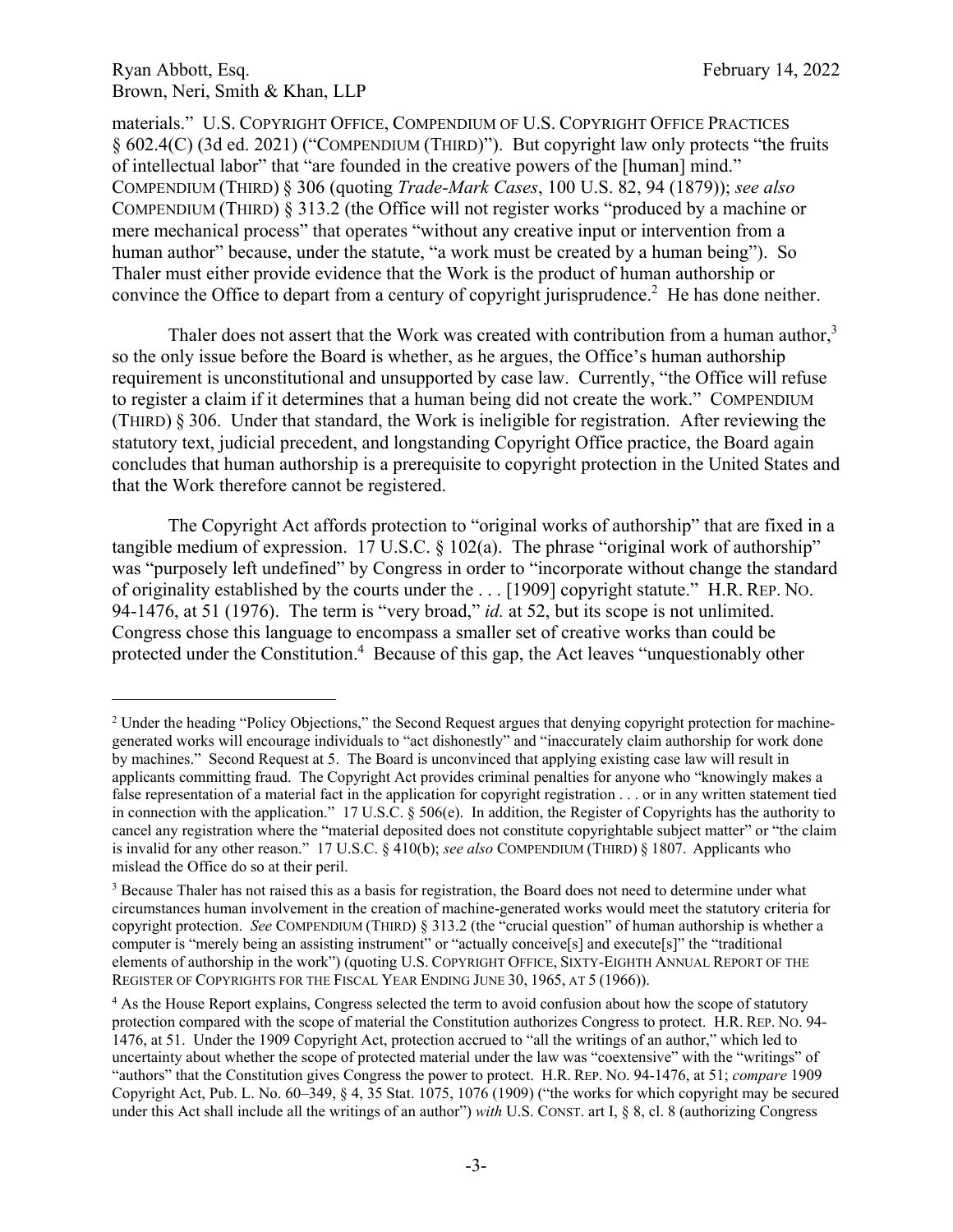$\overline{a}$ 

areas of existing subject matter that this bill does not propose to protect but that future Congresses may want to." *Id.* at 52.5

Courts interpreting the Copyright Act, including the Supreme Court, have uniformly limited copyright protection to creations of human authors. For example, in *Burrow-Giles Lithographic Co. v. Sarony*, a copyright defendant argued that photographs could not be protected by copyright because the statute at the time protected certain types of creations of an "author or authors" and "a photograph is not a writing nor the production of an author" because it is simply "a reproduction on paper of the exact features of some natural object or of some person." 111 U.S. 53, 56 (1884). The Court rejected this argument, holding that an author is "he to whom anything owes its origin; originator; maker; one who completes a work of science or literature" and that photographs are "representatives of original intellectual conceptions of [an] author." *Id*. at 57–59. In the opinion, the Court referred to "authors" as human. *See id.* at 58 (describing a copyright as "the exclusive right of a man to the production of his own genius or intellect"), 60–61 (citing as "instructive" a decision from England where justices described an "author" as the "person" who was "the cause of the picture which is produced" and "the man" who creates or gives effect to the idea in the work).<sup>6</sup>

The Court has continued to articulate the nexus between the human mind and creative expression as a prerequisite for copyright protection. In *Mazer v. Stein*, the Court cited *Burrow-Giles* for the proposition that a work "must be original, that is, the author's tangible expression of his ideas." 347 U.S. 201, 214 (1954). And in *Goldstein v. California*, the Court again cited *Burrow-Giles* for the proposition that "[w]hile an 'author' may be viewed as an individual who writes an original composition, the term in its constitutional sense, has been construed to mean an 'originator,' 'he to whom anything owes its origin.'" 412 U.S. 546, 561 (1973). The Office is compelled to follow Supreme Court precedent, which makes human authorship an essential element of copyright protection.

In addition to the Supreme Court precedent, lower courts have repeatedly rejected attempts to extend copyright protection to non-human creations. For example, the Ninth Circuit held that a book containing words ""authored" by non-human spiritual beings" can only gain copyright protection if there is "human selection and arrangement of the revelations." *Urantia Found. v. Kristen Maaherra*, 114 F.3d 955, 957–59 (9th Cir. 1997) (holding that "some element

<sup>&</sup>quot;[t]o promote the Progress of Science and useful Arts, by securing for limited Times to Authors and Inventors the exclusive Right to their respective Writings and Discoveries").

<sup>&</sup>lt;sup>5</sup> For this reason, the Board rejects Thaler's argument that the human authorship requirement is "unconstitutional" because registration of machine-generated works would "further the underlying goals of copyright law, including the constitutional rationale for copyright protection." *See* Second Request at 1–2. Congress is not obligated to protect all works that may constitutionally be protected. "[I]t is generally for Congress," not the Board, "to decide how best to pursue the Copyright Clause's objectives." *Eldred v. Ashcroft*, 537 U.S. 186, 212 (2003). The Board must apply the statute enacted by Congress; it cannot second-guess whether a different statutory scheme would better promote the progress of science and useful arts.

<sup>&</sup>lt;sup>6</sup> In this case, as well as a previous case, the Court suggested that the requirement that an "author" be human is required by the Constitution. *See Burrow-Giles*, 111 U.S. at 56 (describing beneficiaries of the Constitution's intellectual property clause as "authors," who are one of "two classes" of "persons"); *see also Trade-Mark* Cases, 100 U.S. 82, 94 (1879) (reading the Constitution's grant of power to Congress to protect "writings" as extending "only as such [works] as are original, and are founded in the creative powers of the mind" or are "the fruits of intellectual labor").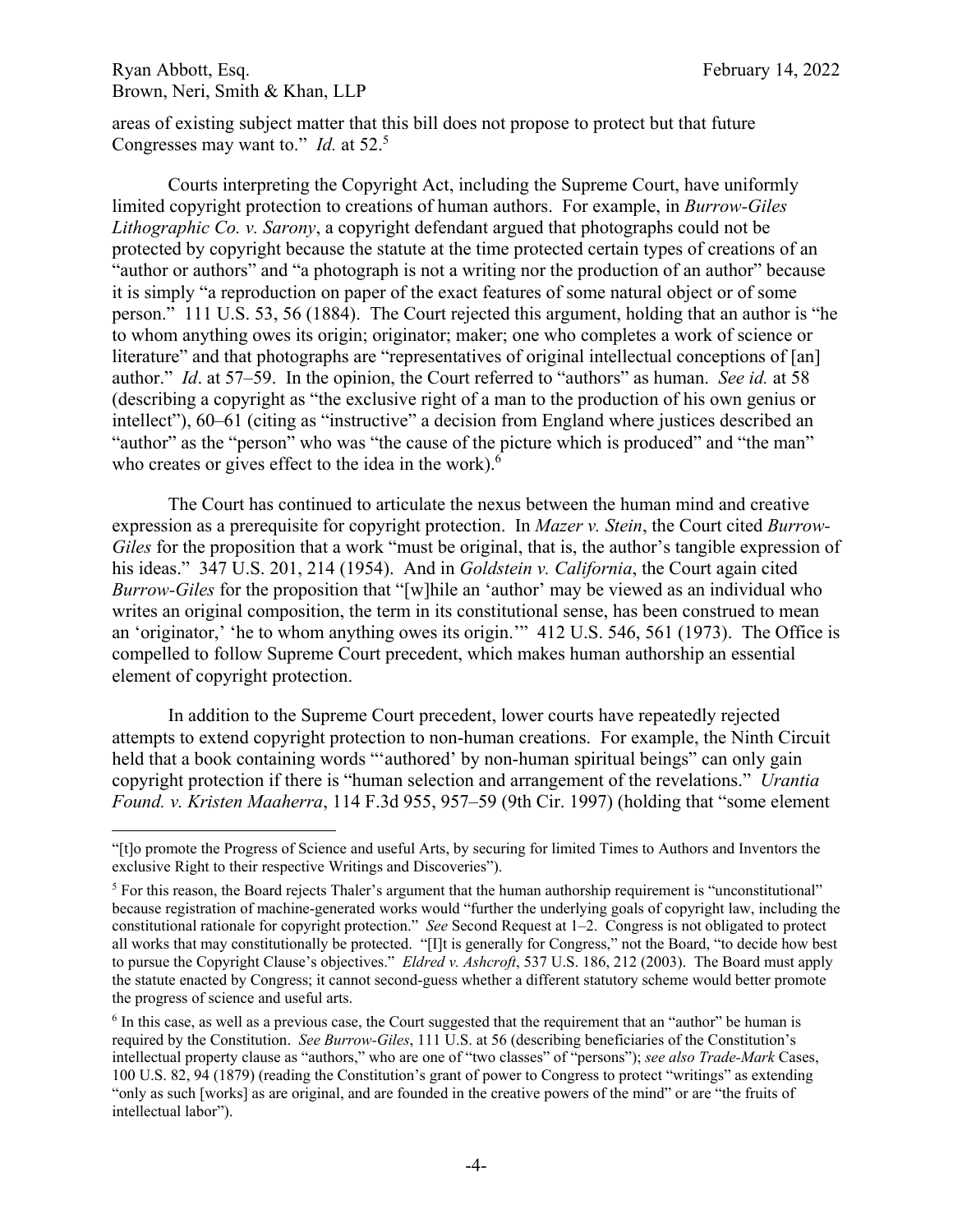1

of human creativity must have occurred in order for the Book to be copyrightable" because "it is not creations of divine beings that the copyright laws were intended to protect"). Similarly, a monkey cannot register a copyright in photos it captures with a camera because the Copyright Act refers to an author's "children," "widow," "grandchildren," and "widower," — terms that "all imply humanity and necessarily exclude animals." *Naruto v. Slater*, 888 F.3d 418, 426 (9th Cir. 2018); *see also Kelley v. Chicago Park Dist.*, 635 F.3d 290, 304 (7th Cir. 2011) (rejecting a copyright claim in a "living garden" because "[a]uthorship is an entirely human endeavor" and "a garden owes most of its form and appearance to natural forces") (internal citations omitted); *Satava v. Lowry*, 323 F.3d 805, 813 (9th Cir. 2003) (finding depictions of jellyfish not protected by copyright because material "first expressed by nature are the common heritage of humankind, and no artist may use copyright law to prevent others from depicting them"). These court decisions are reflected in the Office's guidance in the *Compendium*, which provides examples of works lacking human authorship such as "a photograph taken by a monkey" and "an application for a song naming the Holy Spirit as the author." COMPENDIUM (THIRD) § 313.2. While the Board is not aware of a United States court that has considered whether artificial intelligence can be the author for copyright purposes,<sup>7</sup> the courts have been consistent in finding that non-human expression is ineligible for copyright protection.

Federal agencies have followed the courts. In the 1970s, questions about the impact of computing technology on the copyright system led to the creation of the National Commission on New Technological Uses of Copyrighted Works ("CONTU"). CONTU's mandate was, in part, to study "the creation of new works by the application or intervention of [] automatic systems of machine reproduction." National Commission on New Technological Uses of Copyrighted Works, Pub. L. 93-573, § 201(b)(2), 88 Stat. 1873, 1873 (1974). After conducting its review, CONTU determined that the existing judicial construction of "original work[s] of authorship" as requiring human authorship was sufficient to enable protection for works created with the use of computers and thus "no amendment [to copyright law] is needed." CONTU, FINAL REPORT at 1 (1978). As CONTU explained, "the eligibility of any work for protection by copyright depends not upon the device or devices used in its creation, but rather upon the presence of at least minimal human creative effort at the time the work is produced." *Id.* at 45– 46 (noting that "[t]his approach is followed by the Copyright Office today").

The CONTU Report mirrors the views of the Copyright Office. A decade before passage of the 1976 Copyright Act, the annual report of the Register of Copyrights considered when copyright protection could vest in expressive works created with a computer. The Register concluded that human authorship was required:

The crucial question appears to be whether the "work" is basically one of human authorship, with the computer merely being an assisting instrument, or whether the traditional element of authorship in the work (literary, artistic or musical

<sup>&</sup>lt;sup>7</sup> It appears, however, that the Eastern District of Virginia held that artificial intelligence systems cannot claim inventorship of patents. *Thaler v. Hirshfeld*, No. 1:20-cv-903, 2021 U.S. Dist. LEXIS 167393, at \*16–18 (E.D. Va. Sep. 2, 2021) (concluding that under the Patent Act, "an 'inventor' must be a natural person" and upholding refusal of a patent application). Though the court's opinion was based on construction of the Patent Act, rather than the Copyright Act, the similarity of the court's statutory analysis to that in the copyright cases relied on by the Board supports the conclusion here.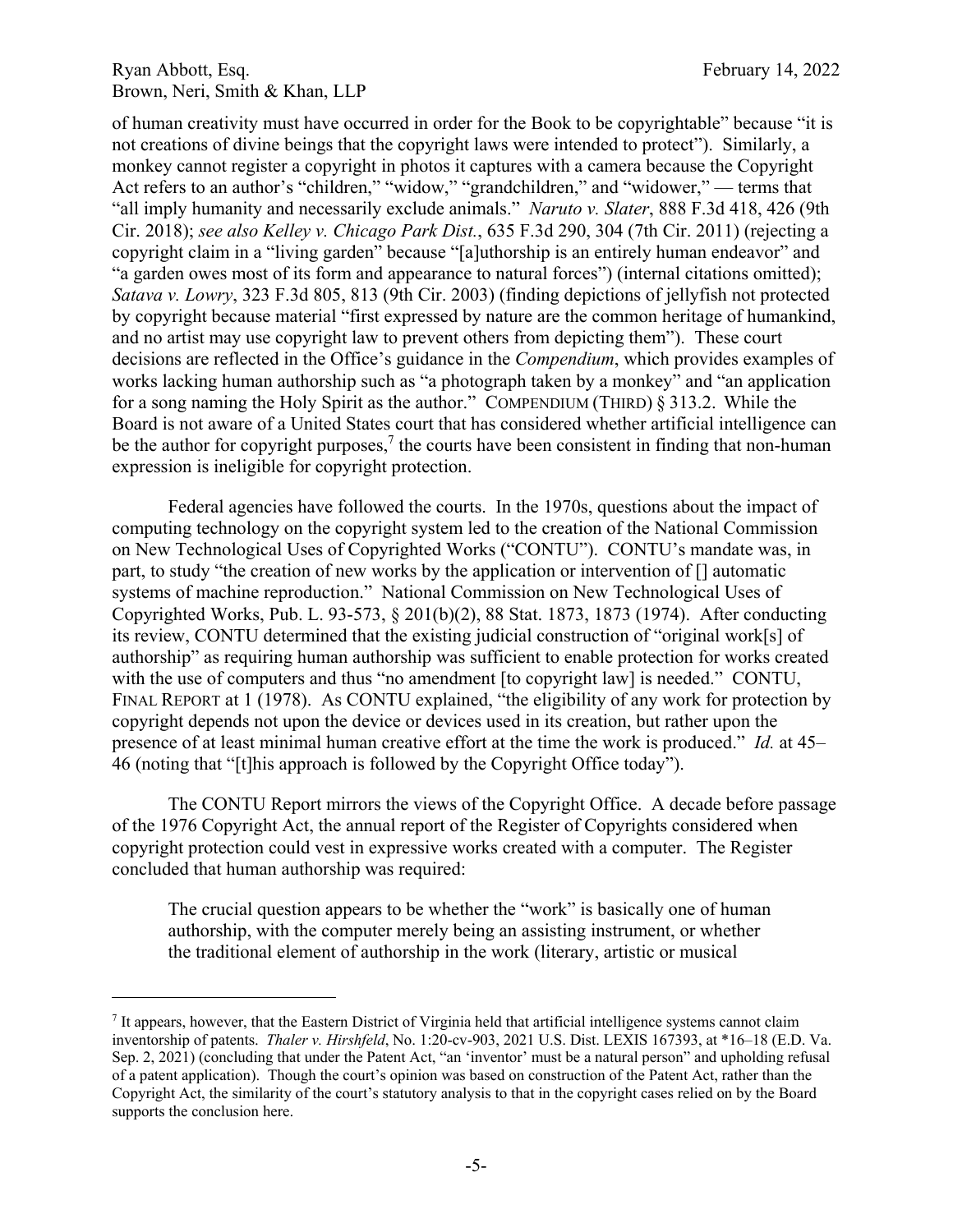expression or elements of selection, arrangements, etc.) were actually conceived and executed not by man but by a machine.

#### U.S. COPYRIGHT OFFICE, SIXTY-EIGHTH ANNUAL REPORT OF THE REGISTER OF COPYRIGHTS FOR THE FISCAL YEAR ENDING JUNE 30, 1965, at 5 (1966).

For this reason, the *Compendium of U.S. Copyright Office Practices* — the practice manual for the Office — has long mandated human authorship for registration. After enactment of the 1976 Copyright Act, the second edition of the *Compendium* was updated to reflect the Office's understanding that human authorship is required by the law*. See* U.S. COPYRIGHT OFFICE, COMPENDIUM OF U.S. COPYRIGHT OFFICE PRACTICES § 202.02(b) (2d ed. 1984) ("COMPENDIUM (SECOND)") ("The term 'authorship' implies that, for a work to be copyrightable, it must owe its origin to a human being. Materials produced solely by nature, by plants, or by animals are not copyrightable."), *available at* https://www.copyright.gov/history/comp/ compendium-two.pdf. The current *Compendium* retains this requirement and articulates its application in multiple circumstances where non-human expression raises unique challenges. *See* COMPENDIUM (THIRD) §§ 709.1 (automated computer translations); 803.6(B) (derivative sound recordings made by purely mechanical processes);  $805.4(C)$  &  $806.4(C)$  (human performance required for choreography and pantomimes); 808.8(E) (human selection of color in colorized motion pictures); 906.8 (machine produced expression in visual arts works, such as linoleum flooring); 909.3(B) (x-rays and other medical imaging); 1006.1(A) (hypertext markup language if created by a human being "rather than a website design program"). Although no *Compendium* section explicitly addresses artificial intelligence, the Board concludes that Office policy and practice makes human authorship a prerequisite for copyright protection.

The Office's position is supported by a recent report from the U.S. Patent and Trademark Office ("USPTO") addressing intellectual property issues raised by AI. USPTO sought public comment on whether "a work produced by an AI algorithm or process, without the involvement of a natural person . . . qualif[ies] as a work of authorship" under the Copyright Act. U.S. PATENT AND TRADEMARK OFFICE, PUBLIC VIEWS ON ARTIFICIAL INTELLIGENCE AND INTELLECTUAL PROPERTY POLICY at 19 (2020), *available at* https://www.uspto.gov/sites/ default/files/documents/USPTO\_AI-Report\_2020-10-07.pdf. In its summary of responses, USPTO noted that "the vast majority of commenters acknowledged that existing law does not permit a non-human to be an author [and] this should remain the law." *Id.* at 20–21. The Board agrees.

Thaler's secondary argument, that artificial intelligence can be an author under copyright law because the work made for hire doctrine allows for "non-human, artificial persons such as companies" to be authors, is similarly unavailing. *See* Second Request at 3–4. First, the Work is clearly not a work made for hire as defined in the Copyright Act. A work made for hire must be either (A) prepared by "an employee" or (B) by one or more "parties" who "expressly agree in a written instrument" that the work is for-hire. 17 U.S.C. § 101 (definition of "work made for hire"). In both cases, the work is created as the result of a binding legal contract—an employment agreement or a work-for-hire agreement. The "Creativity Machine" cannot enter